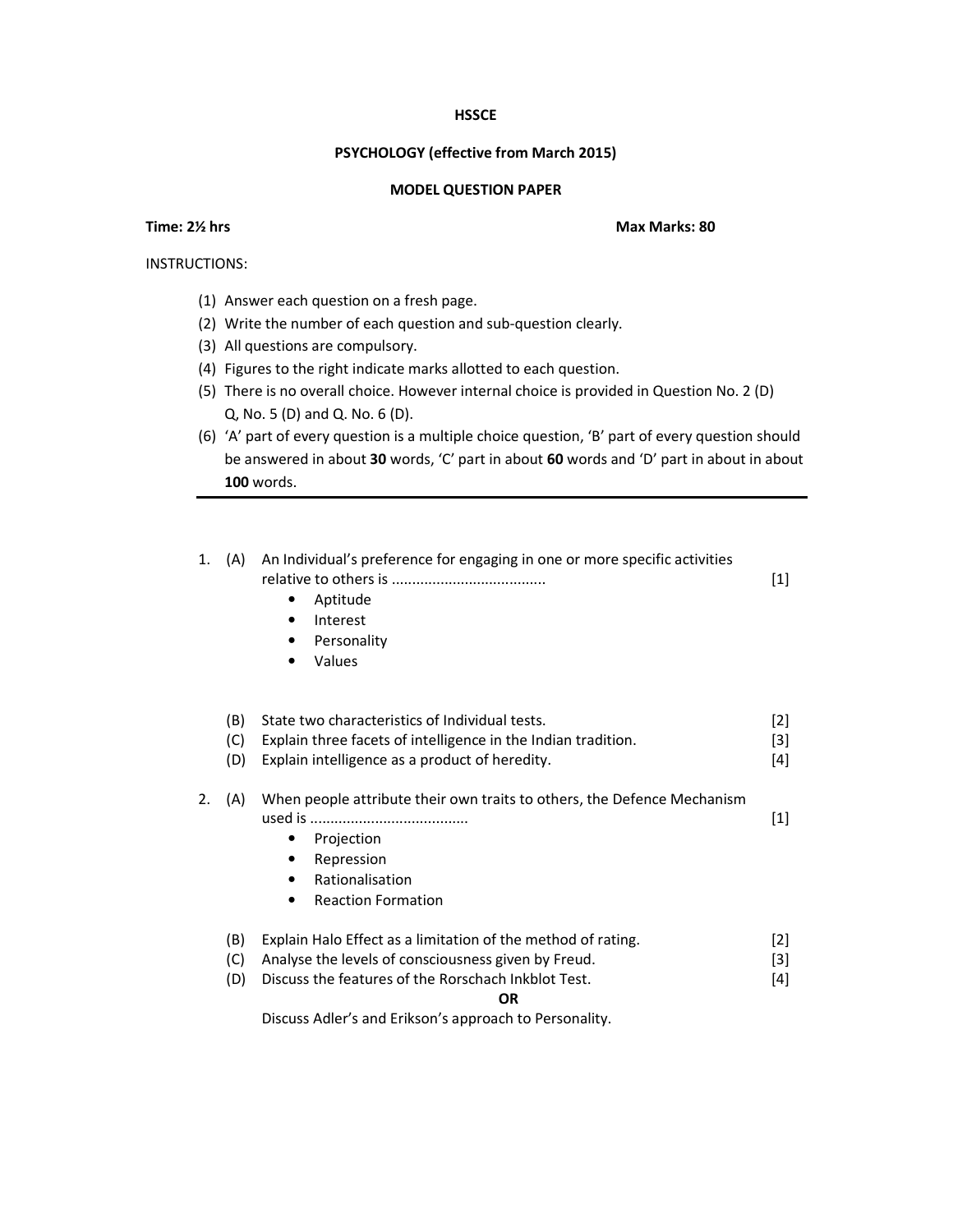| 3. | (A)        | Assistance involving material aid, such as money is a form of<br>Informational support<br>٠<br>Tangible support<br>٠<br><b>Emotional support</b><br>$\bullet$<br>Positive support<br>٠ | $[1]$ |
|----|------------|----------------------------------------------------------------------------------------------------------------------------------------------------------------------------------------|-------|
|    | (B)        | Explain the Behavioural Effects of stress.                                                                                                                                             | $[2]$ |
|    | (C)<br>(D) | Explain three sources of psychological stress.<br>Analyse Biofeedback and Creative Visualisation as stress management                                                                  | $[3]$ |
|    |            | techniques.                                                                                                                                                                            | (4)   |
| 4. | (A)        | Perceptions that occur in the absence of external stimuli are called                                                                                                                   |       |
|    |            |                                                                                                                                                                                        | $[1]$ |
|    |            | Delusions<br>$\bullet$<br>Hallucinations<br>٠                                                                                                                                          |       |
|    |            | Inappropriate Affect<br>$\bullet$                                                                                                                                                      |       |
|    |            | Formal thought disorders<br>$\bullet$                                                                                                                                                  |       |
|    | (B)        | State the symptomsof Panic Disorders.                                                                                                                                                  | $[2]$ |
|    | (C)        | Analyse heroin abuse and dependence.                                                                                                                                                   | $[3]$ |
|    | (D)        | Explain obsessive-compulsive disorder.                                                                                                                                                 | $[4]$ |
| 5. | (A)        |                                                                                                                                                                                        | $[1]$ |
|    |            | <b>Albert Ellis</b><br>٠                                                                                                                                                               |       |
|    |            | Carl Rogers                                                                                                                                                                            |       |
|    |            | <b>Sigmund Freud</b>                                                                                                                                                                   |       |
|    |            | <b>Freiderick Perls</b>                                                                                                                                                                |       |
|    | (B)        | Draw a neat labelled diagram of the Communication Process.                                                                                                                             | $[2]$ |
|    | (C)        | Explain Participant Observation.                                                                                                                                                       | $[3]$ |
|    | (D)        | Analyse the Rehabilitation of the Mentally III.<br><b>OR</b>                                                                                                                           | $[4]$ |
|    |            | Analyse the Cognitive Behaviour Therapy.                                                                                                                                               |       |
| 6. | (A)        | When the information presented first has a stronger effect than the                                                                                                                    |       |
|    |            | information presented at the end, it is called                                                                                                                                         | $[1]$ |
|    |            | Halo effect                                                                                                                                                                            |       |
|    |            | Primacy effect<br>٠<br>Recency effect<br>٠                                                                                                                                             |       |
|    |            | Secondary effect<br>$\bullet$                                                                                                                                                          |       |
|    |            |                                                                                                                                                                                        |       |
|    | (B)        | Explain 'Kernel of Truth' as a source of prejudice.                                                                                                                                    | $[2]$ |
|    | (C)        | Discuss the three social norms of pro-social behaviour.                                                                                                                                | $[3]$ |
|    | (D)        | Analyse the following processes of Attitude Formation:<br>Learning attitudes by association<br>i)                                                                                      | $[4]$ |
|    |            | ii)<br>Learning attitudes through modelling                                                                                                                                            |       |
|    |            | <b>OR</b>                                                                                                                                                                              |       |
|    |            | Analyse the following methods of Social Facilitation:                                                                                                                                  |       |
|    |            | Evaluation apprehension<br>i)                                                                                                                                                          |       |
|    |            | Nature of the task<br>ii)                                                                                                                                                              |       |